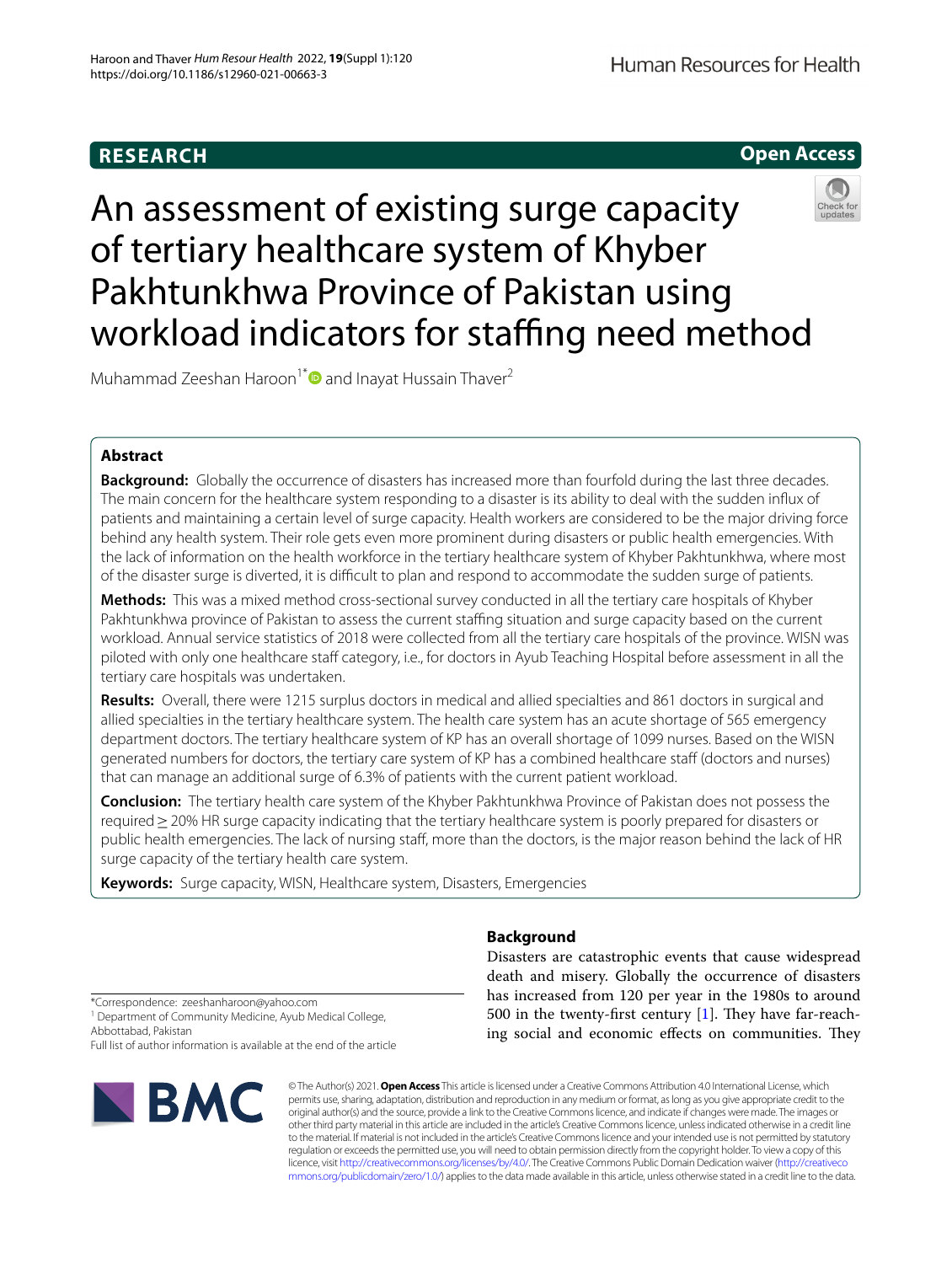jeopardize the health of local communities in terms of the number of dead or injured and disrupt local health services due to loss of health staf, structural damage to healthcare facilities, and overburdening of healthcare services [[2](#page-12-1)]. A healthcare system can easily be overwhelmed during disasters by a large and sudden infux of individuals in need of immediate healthcare.

Pakistan is one of the few countries in the world that are extensively afected by both natural and man-made disasters [[3\]](#page-12-2). In the last two decades, Pakistan has seen an unprecedented number of disasters whether natural or manmade. During this period, the disasters have cost Pakistan around US\$126.79 billion in direct and indirect costs  $[4]$  $[4]$ . The province of KP has especially been affected by the man-made disaster in the form of suicide attacks, mass shootings, and armed conficts in addition to natural disasters. Pakistan was at one point, ranked third after Iraq and Afghanistan in terms of suicide bombings [\[5](#page-12-4)]. Till June 2018, a total of 479 incidents of suicide bombings occurred resulting in 7291 deaths and more than 15,400 injuries [\[6](#page-12-5)]. Most of the burden of these conficts has been borne by the tertiary healthcare facilities of Khyber Pakhtunkhwa. The main concern for the healthcare system and hospitals responding to a disaster is their ability to deal with the sudden and rapid infux of disaster victims or patients and maintaining a certain level of preparation for disaster that improves surge capacity.

Surge capacity is an essential component of all the elements covering disaster preparedness. It represents the ability of the healthcare system to handle an explosive patient inflow. There is no standardized or uniform definition of surge capacity. However, broadly surge capacity can be described as an ability of a healthcare system to scale up swiftly beyond its regular norms to provide for the increased patient load during disasters or public health emergencies [[7\]](#page-12-6).

Although, there is no consensus on the single defnition of surge capacity, yet literature shows a considerable consensus on the elements of surge capacity. During the evolution of this concept, bed availability was considered as the sole indicator of surge capacity [[8,](#page-12-7) [9\]](#page-12-8). However, as the concept evolved, academics became critical of relying solely on the bed numbers as an indicator of surge capacity and identifed Staf, Stuf, System, and Structure as the components determining surge capacity [[10](#page-12-9)[–12](#page-12-10)]. Studies have identifed that instead of bed occupancy, the availability of the stafed beds can be the major limiting factor of the surge capacity in accommodating and providing treatment patients during disasters. Several surge need assessment studies have shown that hospitals must have the ability to augment 20% of the stafed beds to ensure meeting the health needs of disaster victims [[13–](#page-12-11) [15\]](#page-12-12). These studies highlight the need and importance of adequate human resources in addition to physical logistics for efective disaster response by the health system.

The health workforce is considered to be the major driving force behind any health system. Their role gets even more prominent and important during disasters or public health emergencies that require surge capacity by building the resilience of the health systems [[2\]](#page-12-1). Despite the importance of human resources in the efective functioning of health systems, there is a signifcant shortage of appropriate health workers. It is estimated that due to a shortage of 17.4 million health workers globally, between 1 and 3 billion people have no access to health care services [[2](#page-12-1), [16](#page-12-13), [17\]](#page-12-14). Pakistan is one of the 57 countries identifed by WHO that are facing a health workforce crisis [ $18$ ]. The HRH situation in Khyber Pakhtunkhwa (KP) province is no diferent from the overall country's HRH situation. According to a report published by Govt. of the KP, only 56.6% sanctioned posts of doctors and 68.1% sanctioned posts of nurses are flled in primary and secondary health care system [[19\]](#page-12-16). No HRH data are available for the tertiary healthcare system of the province.

Several tools have been developed by WHO and partners to assess the HR needs in health systems [[20](#page-12-17)[–22](#page-12-18)]. Most of these tools employ simple approaches like using health workforce-to-bed or population ratio to generate the required numbers. However, for accurate estimation of HR surge capacity, the mere availability of the number of healthcare providers (HCPs) will not suffice. To ensure and prepare for an HR surge capacity of  $\geq$  20%, hospitals and health systems must take into consideration both numbers and workload of HR. Workload Indicators of Staffing Needs (WISN) which estimates staffing needs based on the actual workload of the healthcare staff may prove to be an ideal tool to assess the existing HR surge capacity of the tertiary healthcare system and its constituent hospitals. This research aims to estimates the existing HR surge capacity of the tertiary healthcare system of Khyber Pakhtunkhwa using WISN by taking into account both existing numbers and stafng needs based on actual workload. Accurate estimation of HR surge capacity will enable the tertiary healthcare system and its constituent hospitals to plan, allocate, and re-appropriate resources to manage victims during disasters and public health emergencies.

### **Methods**

This was a mixed method cross-sectional survey conducted in all the tertiary care hospitals of KP province of Pakistan namely Khyber Teaching Hospital (KTH), Lady Reading Hospital (LRH), Ayub Teaching Hospital (ATH), Hayatabad Medical Complex (HMC), Medical Teaching Institute Dera Ismail Khan (MTI DI Khan), Mardan Medical Complex (MMC), Medical Teaching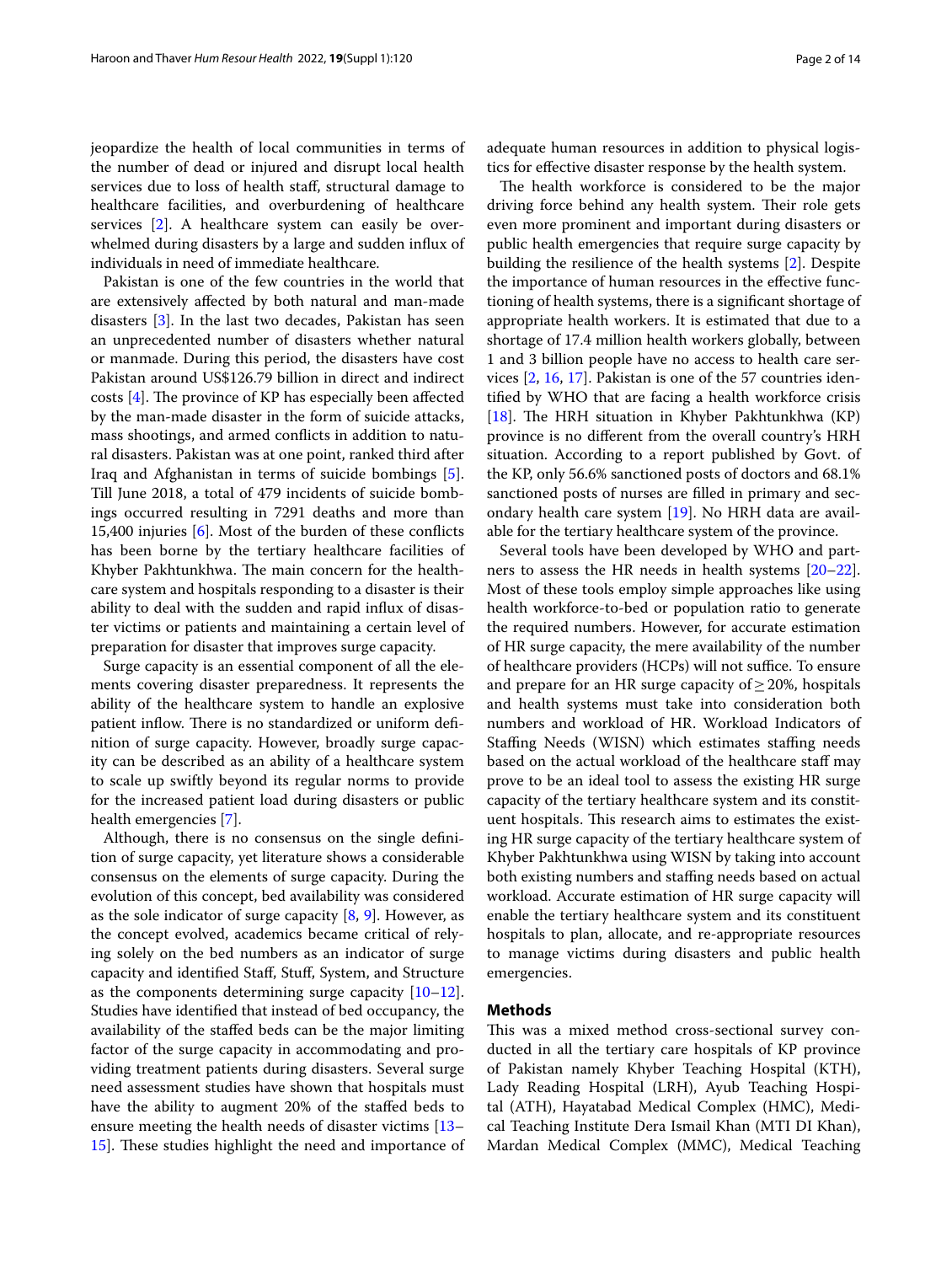Institute Bannu (MTI Bannu) and Saidu Group of Teaching Hospitals (SGTH) to assess the current stafng needs and situation based on the workload of the patients and HR surge capacity. This study was conducted between March and October of 2019. The methodology to conduct this assessment was explicitly based on the directions provided in the WHO's "Workload Indicators of Staffing Need; User's Manual" [[23\]](#page-12-19). Ethical approvals were obtained from the relevant ethical review committees and data collection permission was obtained from the Hospital Directors/Medical Directors of the surveyed hospitals.

As per the WISN guidelines, two committees, Technical Task Force and Expert Working Group were formed. Technical Task Force was responsible for the implementation of WISN in KP. This team comprised WISN country resource person, national and internationally trained experts of WISN, health systems experts, and statistician. The Expert Working Group was constituted to define the main workload components and subsequent determination of activity standards for the identifed workload components. The expert working group consisted of a wide range of experts from nurses and doctors belonging to every clinical specialty present in the teaching hospitals of Khyber Pakhtunkhwa. The following steps were carried out in chronological order:

- 1. Determination of priority cadres.
- 2. Estimation of available working time.
- 3. Defning workload components.
- 4. Setting activity standards.
- 5. Establishing standard workloads.
- 6. Calculating allowance factors.
- 7. Determination of staf requirements based on WISN.
- 8. Analysis and interpretation of WISN results.

It was decided to choose doctors and nurses for estimation of stafng need and surge capacity after consulting with the technical task force. The rationale for choosing doctors and nurses for this assessment is related to their role in managing the surge of patients in tertiary care hospitals during disasters. Disaster literature highlights the importance of doctors and nurses during disaster response and designates them as an essential component in healthcare delivery during routine and disaster scenarios [\[24](#page-12-20)–[29\]](#page-12-21). Additionally, the workload components for doctors and nurses are well defned in the tertiary care system of KP.

The HCPs of KP are entitled to 25 casual leaves as per the Govt. of Khyber Pakhtunkhwa Leave rules [[30\]](#page-12-22). Under the same rules, they are also entitled to other leaves which include earned leave, ex-Pakistan leave, maternity leave, recreation leave, leave prior to retirement, extraordinary leave, medical leave, special leave, quarantine leave, study leave, and leave for Hajj/ Umrah. The HCPs also avail national holidays in addition to above mentioned categories of leave and in case they are on duty on the designated holidays, they are compensated with time off on a regular day.

Personal leave records were obtained from the HR department and duty registers of the eight tertiary care hospitals. Confidentiality was ensured by only obtaining leave records by designation and categories of HCPs. Total leaves under all the categories were calculated for both doctors and nurses which were then divided by the number of staff of each cadre in that hospital to get an average leaves per cadre per year. Average annual leaves for doctors and nurses were calculated to be 55 and 50 leaves, respectively.

Both doctors and nurses are required to work 6 days a week in all the tertiary care hospitals except LRH, where the nurses are working 5 days a week. The working hours for doctors are 36 h a week and for nurses, it is 48 h a week except for LRH, where nurses are required to work 40 h a week. Based on the possible available days and working hours/day, the available working time (AWT) for doctors was calculated as 1542 h in a year; whereas, the AWT for nurses was calculated as 2096 for all the tertiary care hospitals except LRH, where AWT for nurses was 1680 annual hours.

The workload components were defined by inviting the expert working groups from both nurses and doctors for focus group discussions (FGDs). On the advice of the technical task force, the expert working groups of doctors and nurses were further subdivided into the expert groups of medical and allied specialties (General Medicine, Pulmonology, Gastroenterology, Oncology, Cardiology, Pediatrics, Neurology, Psychiatry, Dermatology, etc.), surgical and allied specialties (General Surgery, Neuro Surgery, Orthopedics, Otolaryngology, Ophthalmology, Thoracic Surgery, Gynecology, Urology, etc.), and emergency department (ED) expert working group. This decision was taken based on the assumption that the workload components of surgical specialties, medical specialties, and ED difer from each other, and workload components can be grouped for similar specialties.

Twenty-four focus group discussions were carried out in four locations across the province. Six FGDs were arranged at each site. One FGD was arranged for professorial staf/consultant doctors related to medical and allied specialties and the emergency department. Another FGD was arranged for training medical officers (residents) and medical officers of medical and allied specialties and ED. Similar FGDs were arranged for surgical and allied specialties. For nurses, FGD was arranged for nurses working in medical and allied and ED specialties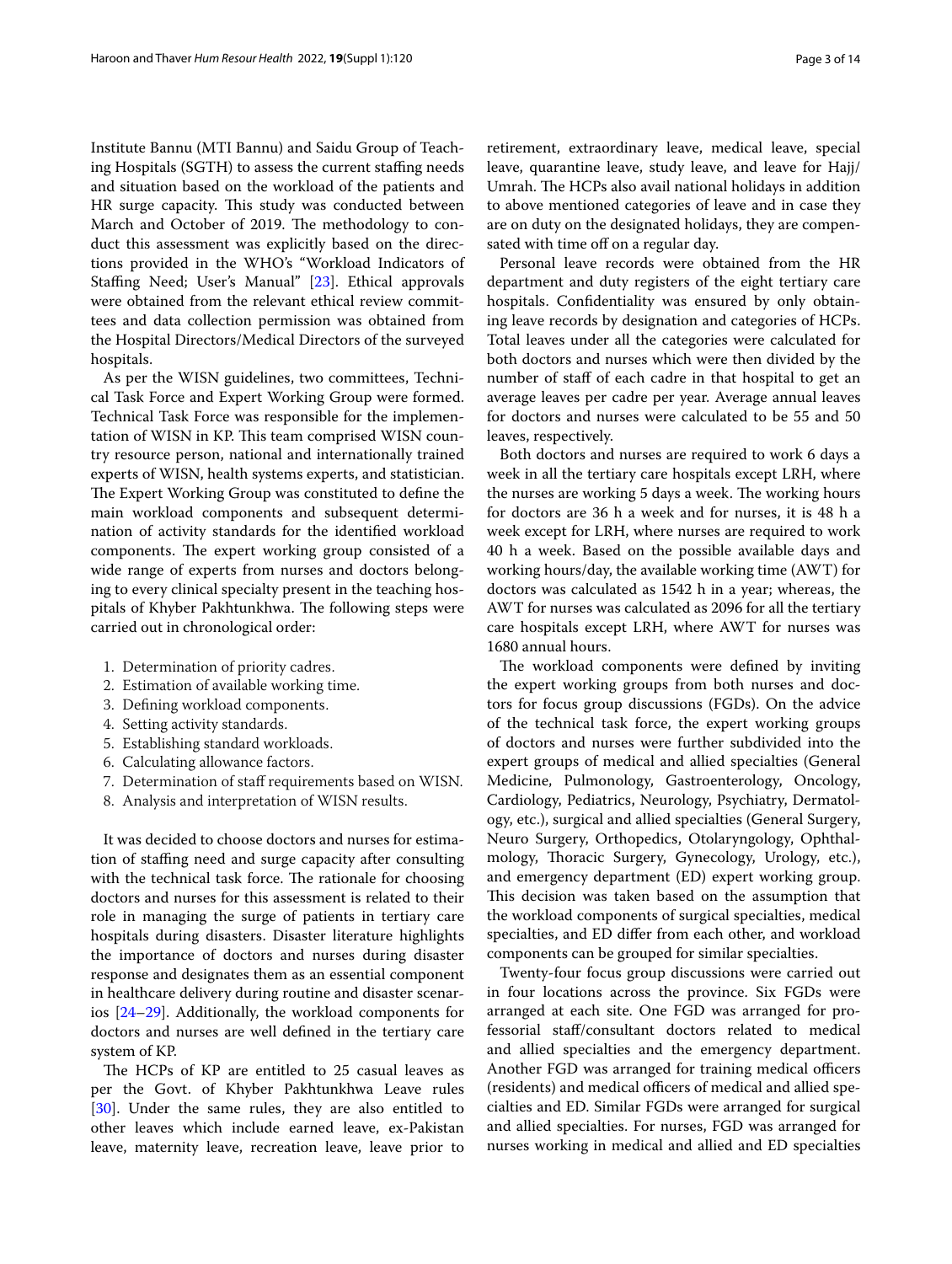and another for nurses working in surgical and allied specialties.

The participants for FGDs were selected using nonprobability purposive sampling. They were selected based on their knowledge and expertise in the related feld. Before the start of the FGDs, based on the WISN user manual, an interview guide was made which included 12 discussion points related to workload indicators. The FGDs were carried out by the researcher and the two trained assistant moderators. Participants were briefed on the WISN in detail and the objectives of FGD were highlighted. The participants were asked to free list the activities they thought a well-motivated and qualifed health care worker belonging to their specialty should perform at a locally acceptable professional standard of care. Participants were asked to identify Support Activities, Health Service Activities, and Additional Activities. For additional activities, participants were asked to identify workload components and the number of members from respective cadres of HCPs that should perform the identified workload component. The health service activities were not divided any further for which statistics were not available. Similarly, the participants were asked to refect on activity standards. Activity standards were further bifurcated into service standards and allowance standards as per the methods highlighted in the manual. For support and additional activities, the participants were engaged in determining the allowance standard. The FGDs were transcribed, coded, and interpreted. For every cadre, subgroups, and specialties, health services activities, support activities, and additional activities were determined along with activity and allowance standards.

The validity of the FGD findings was assured by triangulation/cross-validation and respondent validation techniques [\[31](#page-12-23), [32](#page-12-24)]. Nurses and doctors were observed in their respective settings by the researcher to verify the workload components and to check if some workload components whether any services activities, support activities, and additional activities were missed during FGDs. An extensive literature review of previously conducted WISN assessments in diferent settings was carried out before and after the FGDs to identify any missing workload components. The final report was presented to the HCPs of diferent cadres and specialties during a seminar to determine whether the participants felt the identifed workload components and the allotted time were accurate. The opportunity was provided to them to comment on the fnding, which could be later incorporated into the fnal calculations.

The tertiary healthcare hospitals of KP provide almost similar clinical services through their medical and allied specialties, surgical and allied specialties, and EDs.

Therefore, health services activities and their activity standards had no signifcant diference. However, due to some diferences in academic services related to undergraduate and postgraduate teachings and associated some clinical procedures, diferences were observed in support and additional activities and their activity standards in three tertiary care hospitals, namely SGTH, LRH, and MTI Bannu. Based on the technical task force recommendations and agreement of the expert working group during the seminar, the health services activities and their activity standards were set similar for all the 8 tertiary care hospitals and support and additional activities and their activity standards were set individually for the hospitals due to the diferences as shown in Tables [1](#page-4-0), [2,](#page-5-0) [3](#page-5-1), [4,](#page-5-2) [5](#page-5-3) and [6.](#page-6-0)

Annual service statistics of 2018 were collected from all the tertiary care hospitals of KP. Service statistics were collected from hospital HMIS for health services activities of both doctors and nurses working in medical and allied specialties, surgical and allied specialties, and ED. These collected statistics included department/specialtywise and month-wise admissions, discharges, the daily number of patients in wards, OPD statistics (general and causality/ED), surgeries both major and minor, the average length of stay, bed occupancy, inpatient days among others. To ensure the accuracy of the data, the data generated from the HMIS system were cross-checked with individual ward's daily statistics and OT and OPD records of every tertiary care hospital. The workload statistics and WISN calculations were recorded and analyzed using Microsoft Excel. The WISN software was not used for the fnal calculation due to challenges reported in the literature [\[33](#page-12-25)]. WISN was piloted with only one health staff cadre/category, i.e., for doctors in Ayub Teaching Hospital before the assessment was undertaken in all the tertiary care hospitals of the province. No results or estimates were generalized to other hospitals.

#### **Results**

Staff requirements were calculated separately for doctors and nurses working in medical and allied specialties, surgical and allied specialties, and ED in all the eighth tertiary care hospitals of the province by initially estimating the annual workload of patients presenting to these hospitals and calculating their relative components as shown in Table [7](#page-7-0)

The WISN results were analyzed by two methods. Firstly, the diference between the current and required number of staff was compared which indicated whether the hospital was understafed or over stafed concerning specifc cadre and specialty. WISN and its analysis were performed individually for each teaching hospital and the total health staf (doctors and nurses) needed in each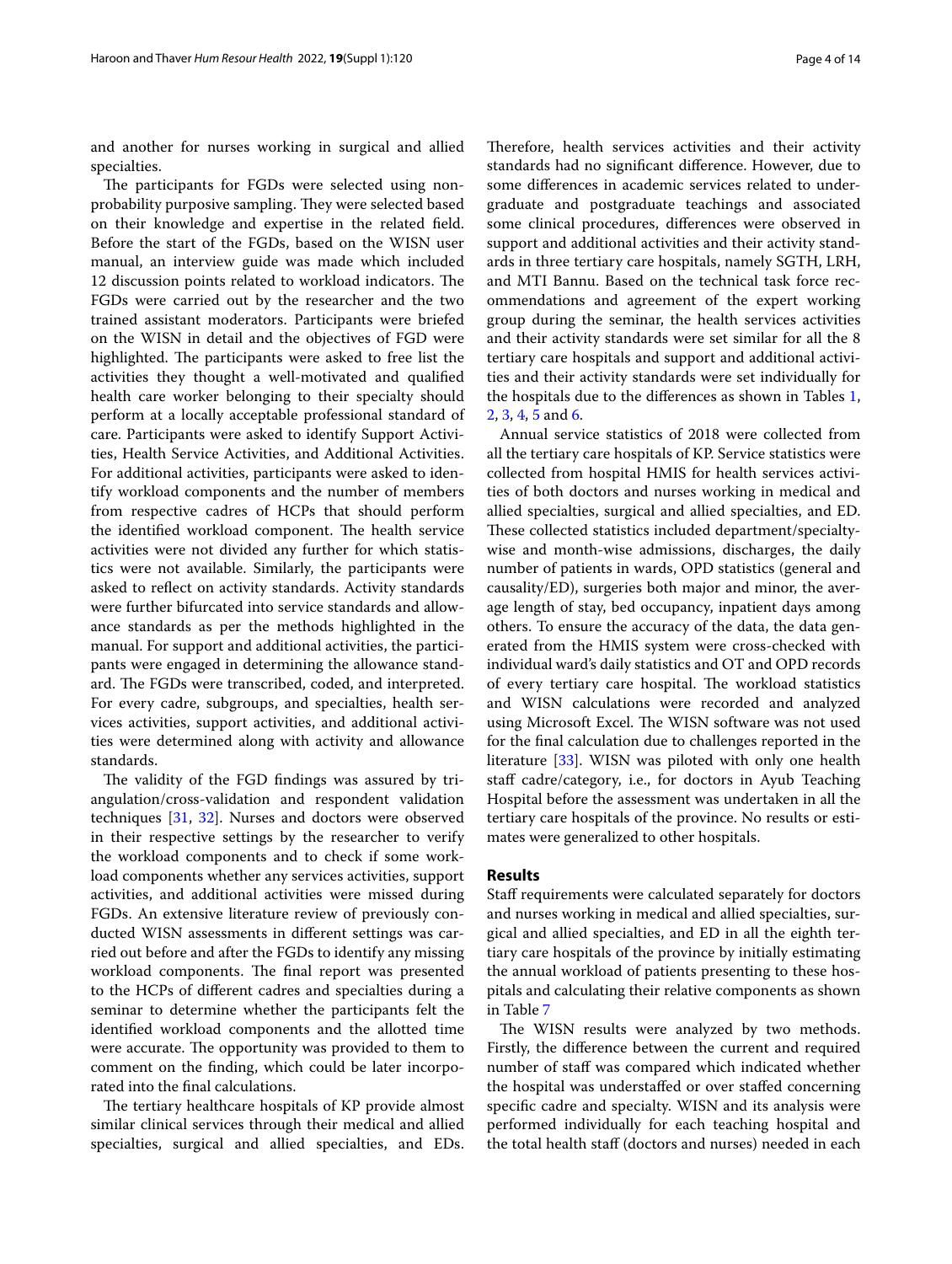| Table 1 Health service activities and activity                               | standards for doctors               |                    |                      |
|------------------------------------------------------------------------------|-------------------------------------|--------------------|----------------------|
| Activity                                                                     | Number of staff performing the work | Activity standard  | Workload data        |
| Medical and allied and surgical and allied specialties                       |                                     |                    |                      |
| Ward round                                                                   | All doctors                         | 7 min/patient      | inpatient days       |
| Admission                                                                    | All doctors                         | 15 min/patient     | Number of admissions |
| OPD                                                                          | All doctors                         | 10 min/patient     | Number of OPD        |
| Death                                                                        | All doctors                         | 10 mints/death     | Number of deaths     |
| Discharge                                                                    | All doctors                         | 10 min/patient     | Number of discharges |
| carryout, counseling, etc.)<br>examination (DPR, order<br>Pre-and post-round | All doctors                         | 30 min/patient/day | npatient days        |
| Major surgeries*                                                             | All doctors                         | 150 min/operation  | OT data              |
| Minor surgeries*                                                             | All doctors                         | 50 min/surgery     | OT data              |
| Emergency department                                                         |                                     |                    |                      |
| ED consultation                                                              | All doctors                         | 10 min/patient     | EDOPD                |
| *Specific for surgical and allied specialties                                |                                     |                    |                      |

<span id="page-4-0"></span>

| I<br>ĺ<br>j                                                                                    |
|------------------------------------------------------------------------------------------------|
|                                                                                                |
| l<br>J<br>I                                                                                    |
| Ī                                                                                              |
| ļ<br>¢<br>֖֖֖֖֖ׅ֖֖֖֖֖֖֖֧֪֪֪֪֪֪֪֪֪֪֪֪֪֪֪֪֪֪֪֪֪֪֪֪֪֪֪֪֪֪֪֪֚֚֚֚֚֚֚֚֚֚֚֚֚֚֚֚֚֚֚֚֚֚֚֚֚֬֡֡֡֡֬֝֬֝֝֓֞֡ |
|                                                                                                |
|                                                                                                |
| ĺ<br>י<br>j                                                                                    |
| $\overline{1}$                                                                                 |
| i                                                                                              |
| ֧֧֚֚֚֚֚֚֚֚֚֚֚֚֚֚֚֚֚֚֚֬֡֡֡֡֡֡֡֡֡֬֝֝                                                             |
|                                                                                                |
|                                                                                                |
| I<br>ļ                                                                                         |
| I                                                                                              |
| I                                                                                              |
| ţ                                                                                              |
| I                                                                                              |
|                                                                                                |
|                                                                                                |
|                                                                                                |
|                                                                                                |
|                                                                                                |
|                                                                                                |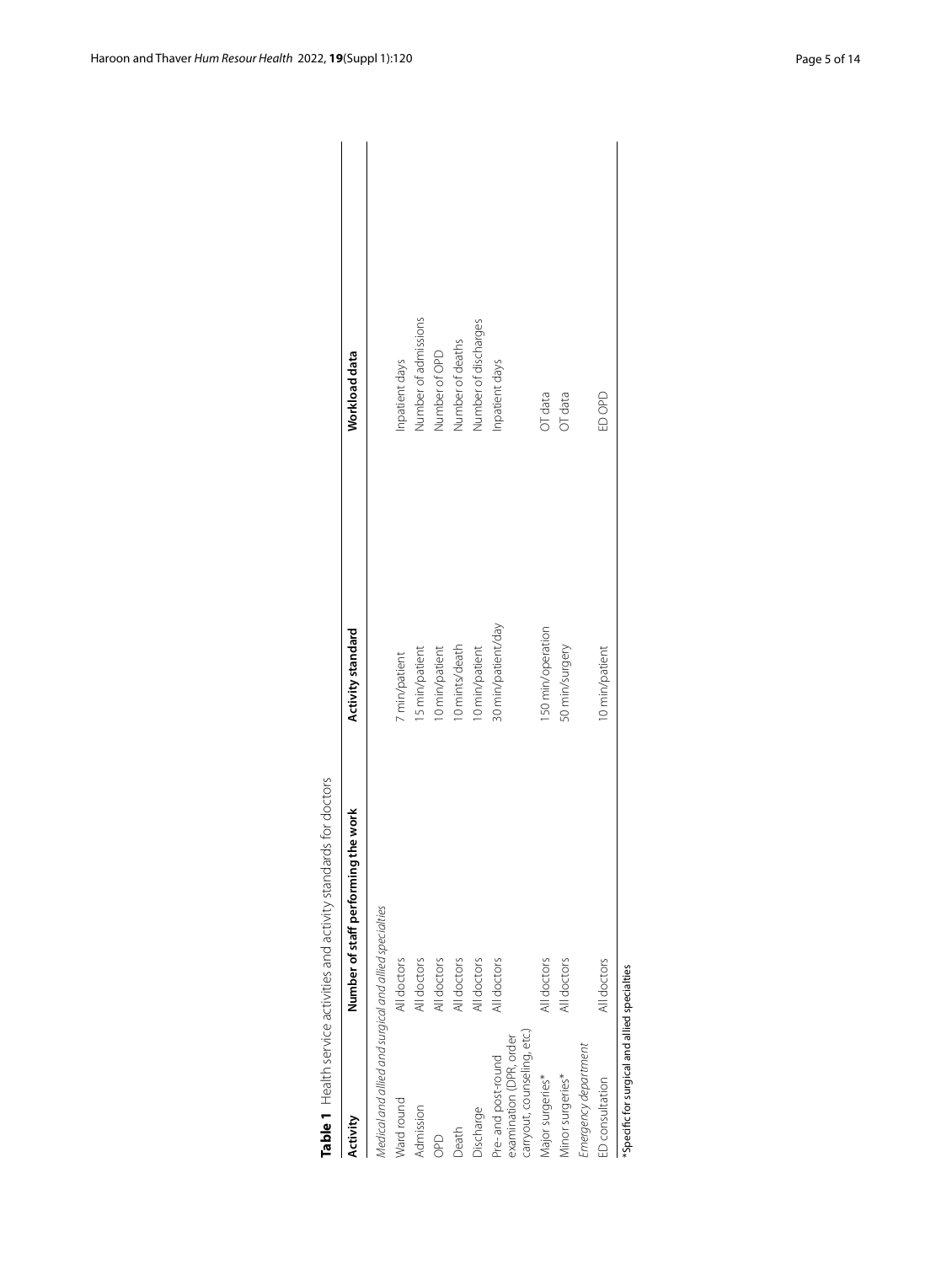## <span id="page-5-0"></span>**Table 2** Support activities and activity standards for doctors

| <b>Activity</b>                                              | Appropriate cadre | <b>Activity standard</b>                                                          |
|--------------------------------------------------------------|-------------------|-----------------------------------------------------------------------------------|
| Post-graduate teaching (for all except MTI Bannu)            | All doctors       | 180 min/week                                                                      |
| Clinico-pathological conference                              | All doctors       | 60 min/week                                                                       |
| Journal club                                                 | All doctors       | 60 min/week                                                                       |
| Documentation                                                | All doctors       | 60 min/week (For ED 180 min/wee)                                                  |
| Tea break                                                    | All doctors       | 30 min/day                                                                        |
| Minor medical procedures (for medical and allied units only) | All doctors       | 180 min per week (for all hospitals<br>except SGTH where it was 120 min/<br>week) |
| Resuscitations and emergency patient care                    | All doctors       | 20 min/day (for ED 90 min/day)                                                    |

## <span id="page-5-1"></span>**Table 3** Additional activities and activity standards for doctors

| <b>Activity</b>                        | Appropriate cadre  | <b>Activity standard</b>            |
|----------------------------------------|--------------------|-------------------------------------|
| Undergrad teaching (except LRH)        | Professorial staff | 20 h/year                           |
| Committee/boards                       | Professorial staff | 30 h/year                           |
| Performance appraisal                  | Professorial staff | 2 h/year                            |
| Attending to call                      | 2 doctors          | 60 min per day $=$ 360 min per week |
| Administrative work (for ED only)      | Shift in charge    | 3 h/day                             |
| Daily non-clinical round (for ED only) | In charge          | 6 h/week                            |

## <span id="page-5-2"></span>**Table 4** Health service activities and activity standards for nurses

| <b>Activity</b>                                                   | Number of staff performing<br>the work | <b>Activity standard</b> | Workload data    |
|-------------------------------------------------------------------|----------------------------------------|--------------------------|------------------|
| Medicine and allied and surgical and allied specialties           |                                        |                          |                  |
| Receiving, registering and admitting a patient                    | All nurses                             | 15 min/patient           | Admissions       |
| Ward round                                                        | All nurses                             | 7 min/patient            | Inpatient days   |
| Pre-ward and post-ward round orders (chart vital medica-<br>tion) | All nurses                             | 30 min/patient           | Inpatient days   |
| Bedding                                                           | All nurses                             | 5 min/patients           | Inpatient days   |
| Death care                                                        | All nurses                             | 10 min/death             | Number of deaths |
| Preoperative preparation*                                         | All nurses                             | 10 min/patient           | OT data          |
| Post-operative receiving/care*                                    | All nurses                             | 15 min/patient           | OT data          |
| Emergency department                                              |                                        |                          |                  |
| ED patient care                                                   | All nurses                             | 5 min/patient            | ED OPD           |
| *Specific for surgical and allied specialties                     |                                        |                          |                  |

<span id="page-5-3"></span>

| <b>Activity</b>                  | Appropriate cadre | <b>Activity standard</b>                                       |
|----------------------------------|-------------------|----------------------------------------------------------------|
| Handing over taking over         | All nurses        | 120 min/day (for ED 60 min/day)                                |
| Daily cleaning                   | All nurses        | 60 min/day                                                     |
| Detailed cleaning                | All nurses        | 120 min/week                                                   |
| Ward meeting                     | All nurses        | 60 min/week                                                    |
| Tea break                        | All nurses        | 30 min/day                                                     |
| Assistance in medical procedures | All nurses        | 180 min per week (except SGTH<br>where it was 60 min per week) |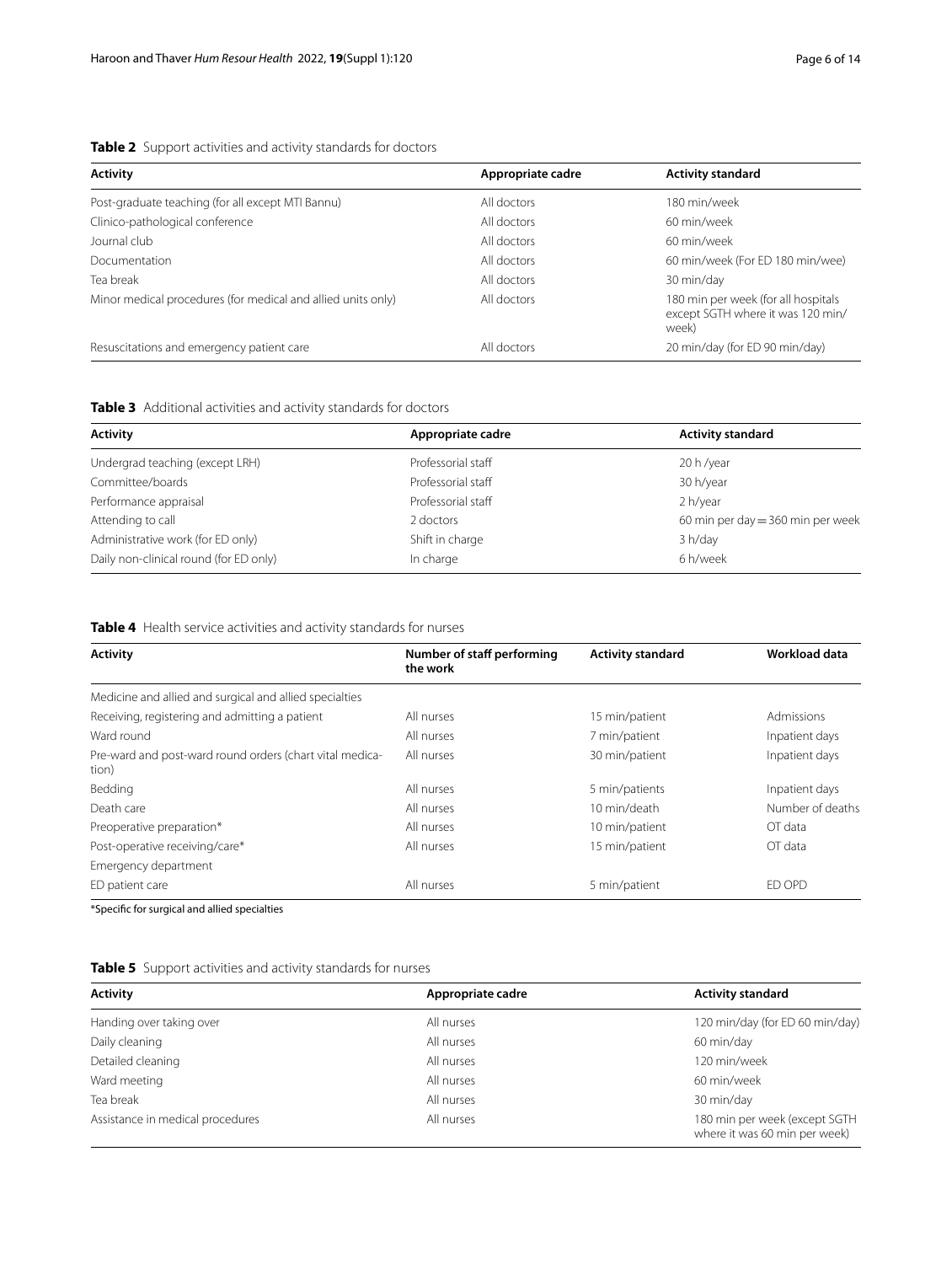| <b>Activity</b>                                            | Appropriate cadre      | Activity standard (medical and allied and<br>surgical and allied) | <b>Activity standard</b><br>emergency<br>department |
|------------------------------------------------------------|------------------------|-------------------------------------------------------------------|-----------------------------------------------------|
| Weekly medicine indent creation<br>receiving and arranging | 1 Charge nurse         | 120 min/week                                                      | 60 min/week                                         |
| Indent article daily                                       | Charge nurse           | 60 min/day                                                        | 60 min/day                                          |
| Daily expanse                                              | 1 Charge nurse         | 60 min/day                                                        | 60 min/day                                          |
| Bedside teaching                                           | 1 Charge nurse         | 60 min/week                                                       | <b>NA</b>                                           |
| Ward report                                                | I Charge nurse         | 90 min/day                                                        | <b>NA</b>                                           |
| Administrative work                                        | 1 Charge nurse         | 60 min/day                                                        | 30 min/day                                          |
| Record keeping                                             | 1 Charge nurse         | 30 min/day                                                        | 30 min/day                                          |
| Resuscitation/emergency and on<br>demand care              | 1 Charge nurse         | 60 min/week                                                       | 180 min/day                                         |
| Appraisals                                                 | Nursing superintendent | 60 min/month                                                      | 60 min/month                                        |
| Duty roster                                                | Nursing superintendent | 120 min/month                                                     | <b>NA</b>                                           |

<span id="page-6-0"></span>**Table 6** Additional activities and activity standards for nurses

teaching hospital was added to get the estimated health staff situation and work pressure in the tertiary care system of KP.

The results as shown in Table  $8$  indicate that individually all the hospitals showed a surplus of doctors except MTI DI Khan and MTI Bannu where there was a shortage of 55 and 181, respectively. However, the overall status of the tertiary healthcare system shows that there is a surplus of 1511 doctors in the tertiary health care system of the province.

Specialty-wise, medical and allied and surgical and allied specialties showed a surplus of doctors in all the hospitals except MTI DI Khan, where there was a shortage of 48 doctors in medical and allied specialties, and MTI Bannu where every allied specialty showed a shortage of doctors.

Overall, there were 1215 surplus doctors in medical and allied specialties and 861 doctors in surgical and allied specialties in the tertiary healthcare system. However, the data analysis showed that the health care system had an acute shortage of 565 doctors in emergency departments. The same trend was observed in all the tertiary care hospitals of KP indicating an acute shortage of doctors in emergency departments.

In the second method of analysis, the WISN ratio was calculated by dividing the current number of staf by the required staff of specific cadre and specialty. This ratio is a proxy measure for work pressure the health worker will feel during his daily work. The lowest workload pressure based on the WISN ratio was observed in Khyber Teaching Hospital based on 2018 workload data where workload pressure was 1.92. Results show that the highest workload pressure was recorded in MTI Bannu where the WISN ratio was 0.43. For emergency departments of the tertiary hospitals, where

every hospital's data analysis showed acute shortage, the WISN ratio also indicated high workload pressure, and the highest workload pressure was recorded in the emergency department of KTH which was 0.16 followed by in LRH with 0.18 WISN ratio as shown in Table  $8$ . The current number of doctors shown in Table [8](#page-8-0) includes faculty of attached medical colleges, consultants, trainee registrars, medical officers, and residents.

Currently, 2517 nurses are working in the tertiary healthcare system of the KP province. The staffing assessment of nurses, as shown in Table [9](#page-8-1), revealed that every tertiary care hospital in the province has an acute shortage of nurses. The highest shortage in terms of numbers was recorded in MMC with a shortage of 271 nurses based on the workload it received in 2018. LRH on the other hand had the highest number of nurses working among the tertiary care hospitals of the province and reported a shortage of only 29 nurses. The tertiary healthcare system of KP has an overall shortage of 1099 nurses which requires around 3616 nurses based on the workload of patients presenting to the tertiary healthcare system in 2018.

Further analysis of the departmental requirement of nurses was not carried out as the hospital data showed that the strength of various units changed during the year and there were very few specialized nurses working in the tertiary healthcare system and almost all of the nurses are general pool nurses which are rotated among various allied specialties and between specialties. Secondly, unlike doctors where the specialty matters for patient care, depending upon the public health emergency or disaster requiring a specifc type of care, the principles of nursing care remain almost the same apart from exceptional circumstances.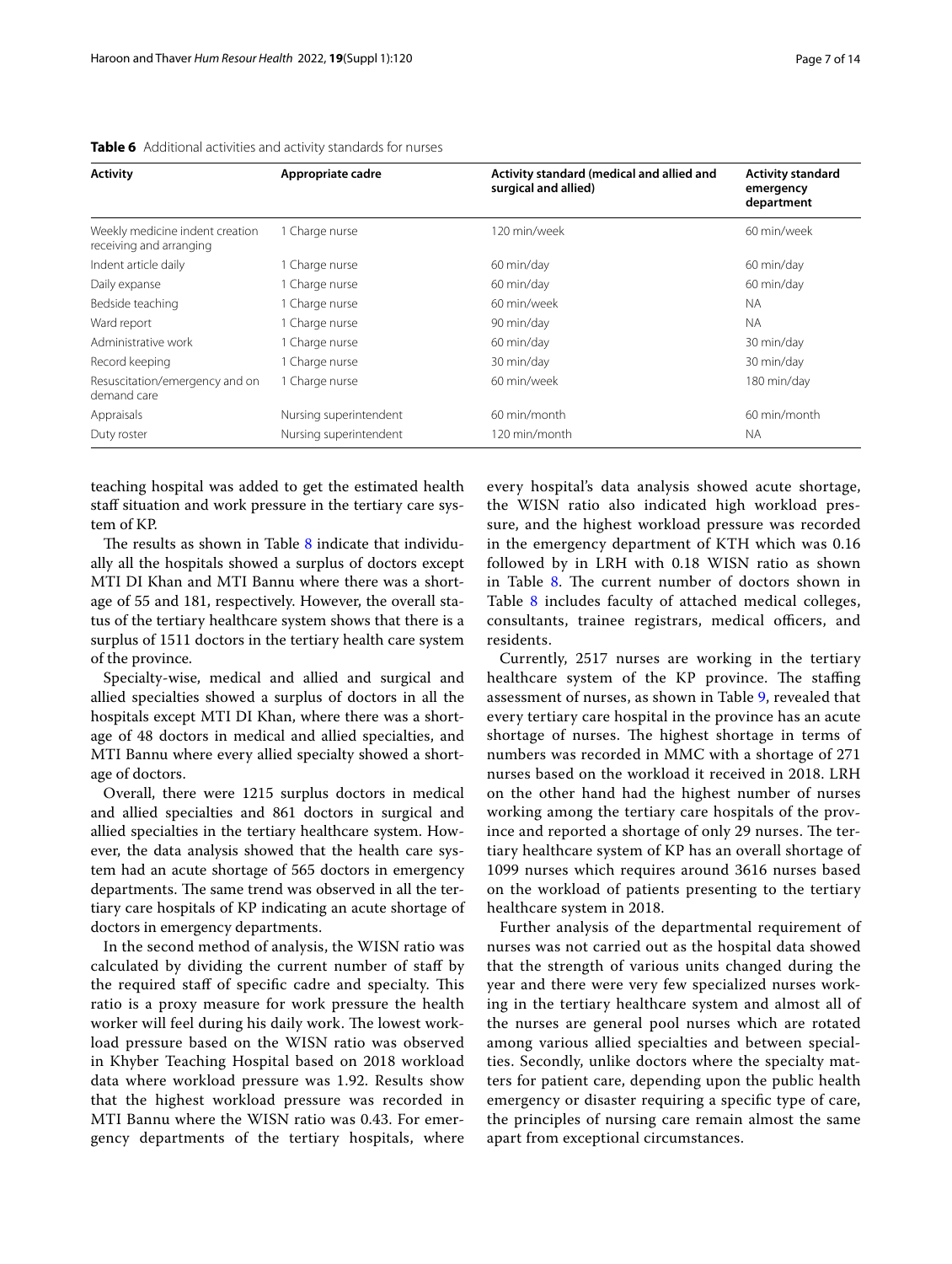|                                                                              | Table 7 Workload of the patients in the tertiary health care system |           |                                                 |                                                |                                               |                                                |                                               |                                                |
|------------------------------------------------------------------------------|---------------------------------------------------------------------|-----------|-------------------------------------------------|------------------------------------------------|-----------------------------------------------|------------------------------------------------|-----------------------------------------------|------------------------------------------------|
| statistics<br>Hospital                                                       | Ě                                                                   | 로         | Ę                                               | MMC                                            | УMF                                           | MTI DI Khan                                    | <b>MTI Bannu</b>                              | <b>SGTH</b>                                    |
|                                                                              | Medical and allied specialties                                      |           |                                                 |                                                |                                               |                                                |                                               |                                                |
| during ward<br>rounds<br>of patients<br>Number                               | 150,956                                                             | 194,767   | 172,339                                         | 150,100                                        | 165,537                                       | 160,520                                        | 101,119                                       | 210,369                                        |
| Admission                                                                    | 35,106                                                              | 51,535    |                                                 |                                                |                                               |                                                |                                               |                                                |
| $O^{\circ}$                                                                  | 332,911                                                             | 445,788   | 44,324<br>412,944<br>3621<br>39,939<br>172,339  | 38,886<br>175,622<br>2715<br>35,949<br>150,100 | 43,911<br>290,058<br>1885                     | 57,534<br>131,582<br>2501<br>51,688<br>160,520 | 36,114<br>281,844<br>975<br>34,201<br>101,119 | 61,332<br>220,701<br>3139<br>53,007<br>210,369 |
| Death                                                                        | 1653                                                                | 6122      |                                                 |                                                |                                               |                                                |                                               |                                                |
| Discharge                                                                    | 34,364                                                              | 40,434    |                                                 |                                                | 40,685                                        |                                                |                                               |                                                |
| post-round<br>during pre/<br>of patients<br>examina-<br>Number<br>tion       | 150,956                                                             | 194,767   |                                                 |                                                | 165,537                                       |                                                |                                               |                                                |
|                                                                              | Surgical and allied specialties                                     |           |                                                 |                                                |                                               |                                                |                                               |                                                |
| during ward<br>of patients<br>Number<br>rounds                               | 186,180                                                             | 239,496   | 188,702                                         | 165,916                                        | 193,133                                       | 95,154                                         | 112,221                                       | 229,433                                        |
| Admission                                                                    | 40,474                                                              | 88,876    |                                                 |                                                |                                               |                                                |                                               |                                                |
| $O^{\circ}$                                                                  | 336,471                                                             | 511,385   | 51,455<br>276,690<br>49,867<br>49,867<br>20,292 |                                                |                                               |                                                |                                               | 52,382<br>285,022<br>214<br>45,676<br>15,593   |
| Death                                                                        | 813                                                                 | 1888      |                                                 |                                                |                                               |                                                |                                               |                                                |
| Discharge                                                                    | 38,294                                                              | 69,646    |                                                 |                                                |                                               |                                                |                                               |                                                |
| surgeries<br>Major                                                           | 28,104                                                              | 48,650    |                                                 | 36,707<br>216,150<br>97<br>34,952<br>12,842    | 41,996<br>277,357<br>1074<br>39,699<br>20,847 | 24,336<br>124,713<br>702<br>10,890             | 33,006<br>192,361<br>102<br>11,892<br>12,043  |                                                |
| surgeries<br>Minor                                                           | 8267                                                                | 60,017    | 30,168                                          | 8022                                           | 27,071                                        | 14,197                                         | 22,995                                        | 16,758                                         |
| post-round<br>of patients<br>examina-<br>during<br>pre-and<br>Number<br>tion | 186,180                                                             | 239,496   | 188,702                                         | 165,916                                        | 193,133                                       | 95,154                                         | 112,221                                       | 229,433                                        |
| ED visits                                                                    |                                                                     |           |                                                 |                                                |                                               |                                                |                                               |                                                |
| ED visits                                                                    | 673,998                                                             | 1,189,663 | 323,964                                         | 226,601                                        | 590,091                                       | 212,650                                        | 248,770                                       | 409,835                                        |

<span id="page-7-0"></span>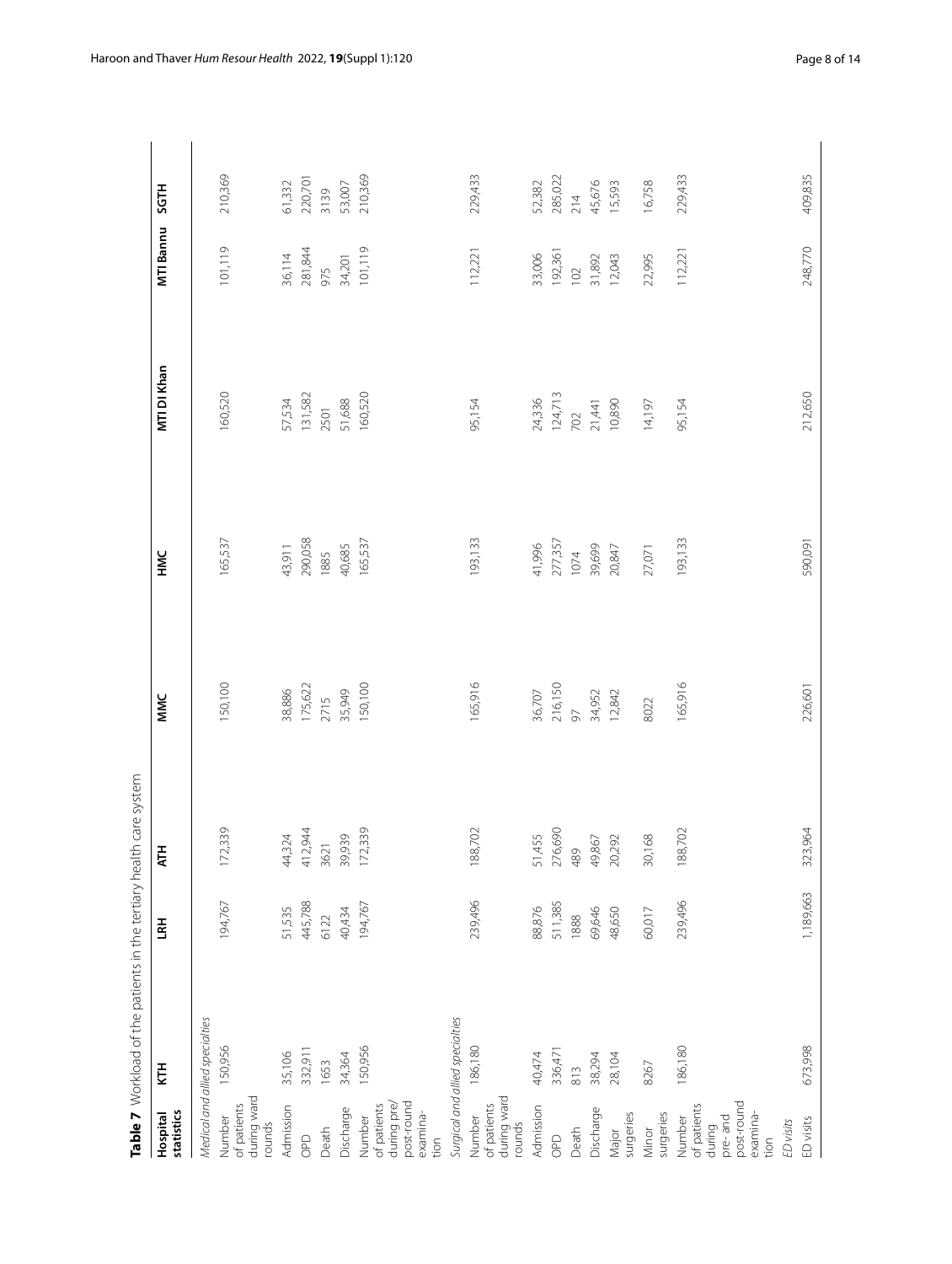| <b>Health center</b>                    | <b>Doctors</b>      | <b>Current number</b> | Required<br>number, based<br>on WISN | Shortage<br>or excess |          |      |
|-----------------------------------------|---------------------|-----------------------|--------------------------------------|-----------------------|----------|------|
| Khyber Teaching Hospital                | Medical and Allied  | 527                   | 175                                  | 352                   | Surplus  | 3.01 |
|                                         | Surgical and Allied | 537                   | 249                                  | 288                   | Surplus  | 2.16 |
|                                         | Emergency           | 20                    | 126                                  | $-106$                | Shortage | 0.16 |
|                                         | Total               | 1084                  | 550                                  | 534                   | Surplus  | 1.97 |
| Lady Reading Hospital                   | Medical and Allied  | 499                   | 229                                  | 270                   | Surplus  | 2.18 |
|                                         | Surgical and Allied | 536                   | 411                                  | 125                   | Surplus  | 1.30 |
|                                         | Emergency           | 39                    | 222                                  | $-183$                | Shortage | 0.18 |
|                                         | Total               | 1074                  | 862                                  | 212                   | Surplus  | 1.25 |
| Ayub Teaching Hospital                  | Medical and Allied  | 355                   | 207                                  | 148                   | Surplus  | 1.71 |
|                                         | Surgical and Allied | 351                   | 244                                  | 107                   | Surplus  | 1.44 |
|                                         | Emergency           | 15                    | 61                                   | $-46$                 | Shortage | 0.25 |
|                                         | Total               | 721                   | 512                                  | 209                   | Surplus  | 1.41 |
| Mardan Medical Complex                  | Medical and Allied  | 178                   | 147                                  | 31                    | Surplus  | 1.21 |
|                                         | Surgical and Allied | 215                   | 181                                  | 35                    | Surplus  | 1.19 |
|                                         | Emergency           | 18                    | 43                                   | $-25$                 | Shortage | 0.42 |
|                                         | Total               | 411                   | 371                                  | 41                    | Surplus  | 1.11 |
| Hayatabad Medical Complex               | Medical and Allied  | 476                   | 181                                  | 295                   | Surplus  | 2.63 |
|                                         | Surgical and Allied | 518                   | 242                                  | 276                   | Surplus  | 2.14 |
|                                         | Emergency           | 22                    | 109                                  | $-87$                 | Shortage | 0.20 |
|                                         | Total               | 1016                  | 532                                  | 484                   | Surplus  | 1.91 |
| MTI DI Khan                             | Medical and Allied  | 106                   | 154                                  | $-48$                 | Shortage | 0.69 |
|                                         | Surgical and Allied | 138                   | 121                                  | 17                    | Surplus  | 1.14 |
|                                         | Emergency           | 17                    | 41                                   | $-24$                 | Shortage | 0.41 |
|                                         | Total               | 261                   | 316                                  | $-55$                 | Shortage | 0.83 |
| MTI Bannu                               | Medical and Allied  | 71                    | 117                                  | $-46$                 | Shortage | 0.61 |
|                                         | Surgical and Allied | 52                    | 154                                  | $-102$                | Shortage | 0.34 |
|                                         | Emergency           | 14                    | 47                                   | $-33$                 | Shortage | 0.30 |
|                                         | Total               | 137                   | 318                                  | $-181$                | Shortage | 0.43 |
| Saidu Teaching Hospital                 | Medical and Allied  | 408                   | 195                                  | 213                   | Surplus  | 2.09 |
|                                         | Surgical and Allied | 361                   | 246                                  | 115                   | Surplus  | 1.47 |
|                                         | Emergency           | 16                    | 77                                   | $-61$                 | Shortage | 0.21 |
|                                         | Total               | 785                   | 518                                  | 267                   | Surplus  | 1.52 |
| Total across tertiary healthcare system |                     | 5490                  | 3979                                 | 1511                  | Surplus  | 1.38 |

## <span id="page-8-0"></span>Table 8 Healthcare staffing situation: doctors in tertiary healthcare system of KP

<span id="page-8-1"></span>Table 9 Healthcare staffing situation: nurses in tertiary healthcare system of KP

| <b>Health center</b>                    | Cadre         | <b>Current number</b> | Required<br>number, based<br>on WISN | Shortage or excess | Workforce problem | <b>WISN ratio</b> |
|-----------------------------------------|---------------|-----------------------|--------------------------------------|--------------------|-------------------|-------------------|
| Khyber Teaching Hospital                | <b>Nurses</b> | 325                   | 436                                  | $-111$             | Shortage          | 0.74              |
| Lady Reading Hospital                   | <b>Nurses</b> | 773                   | 802                                  | $-29$              | Shortage          | 0.96              |
| Ayub Teaching Hospital                  | <b>Nurses</b> | 342                   | 465                                  | $-123$             | Shortage          | 0.73              |
| Mardan Medical Complex                  | <b>Nurses</b> | 109                   | 380                                  | $-271$             | Shortage          | 0.28              |
| Hayatabad Medical Complex               | <b>Nurses</b> | 398                   | 448                                  | $-50$              | Shortage          | 0.88              |
| Mufti Mehmood Teaching Hospital         | <b>Nurses</b> | 128                   | 336                                  | $-208$             | Shortage          | 0.38              |
| Khalifa Gul Nawaz Teaching Hospital     | <b>Nurses</b> | 150                   | 268                                  | $-118$             | Shortage          | 0.55              |
| Saidu Teaching Hospital                 | <b>Nurses</b> | 292                   | 391                                  | $-99$              | Shortage          | 0.74              |
| Total across tertiary healthcare system | <b>Nurses</b> | 2517                  | 3562                                 | $-1099$            | Shortage          | 0.71              |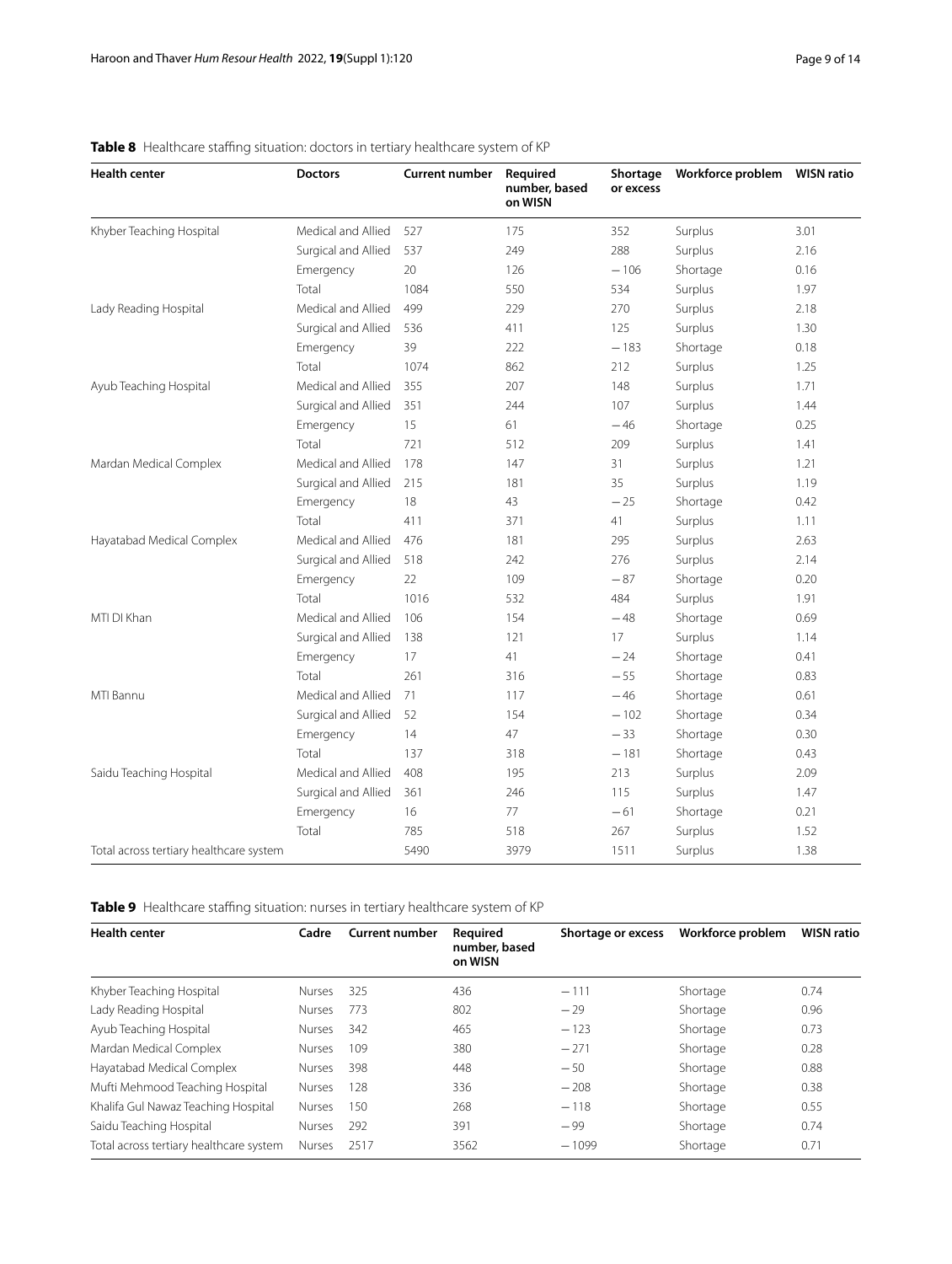Based on the WISN generated numbers for doctors, the estimated surge capacity of the tertiary health care system and its constituents tertiary care hospitals was calculated by the percentage diference between excess and required numbers of HCPs as highlighted in Tables [8](#page-8-0) and [9](#page-8-1). The HR surge capacity assessment as shown in Table [10](#page-9-0) indicates that only four hospitals that are KTH, ATH, HMC, and SGTH have an adequate number of doctors to receive and manage a surge of  $\geq$  20% of patients in addition to their usual workload. However, the data show that if the surge capacity is estimated for individual specialties, none of the tertiary care hospitals' EDs have any surge capacity in terms of the number of doctors to manage additional workload which is expected in the disaster scenarios. The tertiary healthcare system as a unit has the

<span id="page-9-0"></span>**Table 10** Surge capacity of tertiary care hospitals

| <b>Health center</b>              | Cadre                       | Surge capacity %  |
|-----------------------------------|-----------------------------|-------------------|
| Khyber Teaching Hospital          | Medical and Allied          | 66.8              |
|                                   | Surgical and Allied         | 53.6              |
|                                   | <b>Emergency Department</b> | No surge capacity |
|                                   | Total                       | 49.3              |
| Lady Reading Hospital             | Medical and Allied          | 54.1              |
|                                   | Surgical and Allied         | 23.3              |
|                                   | Emergency                   | No surge capacity |
|                                   | Total                       | 19.7              |
| Ayub Teaching Hospital            | Medical and Allied          | 41.7              |
|                                   | Surgical and Allied         | 30.5              |
|                                   | Emergency                   | No surge capacity |
|                                   | Total                       | 29.0              |
| Mardan Medical Complex            | Medical and Allied          | 17.4              |
|                                   | Surgical and Allied         | 16.3              |
|                                   | Emergency                   | No surge capacity |
|                                   | Total                       | 10.0              |
| Hayatabad Medical<br>Complex      | Medical and Allied          | 62.0              |
|                                   | Surgical and Allied         | 53.3              |
|                                   | Emergency                   | No surge capacity |
|                                   | Total                       | 47.6              |
| MTI DI Khan                       | Medical and Allied          | No surge capacity |
|                                   | Surgical and Allied         | 12.3              |
|                                   | Emergency                   | No surge capacity |
|                                   | Total                       | No surge capacity |
| MTI Bannu                         | Medical and Allied          | No surge capacity |
|                                   | Surgical and Allied         | No surge capacity |
|                                   | Emergency                   | No surge capacity |
|                                   | Total                       | No surge capacity |
| Saidu Group Teaching<br>Hospitals | Medical and Allied          | 52.2              |
|                                   | Surgical and Allied         | 31.9              |
|                                   | Emergency                   | No surge capacity |
|                                   | Total                       | 34.0              |

surge capacity to manage the additional patient workload of up to 27.5% with the current number of doctors. However, if the level of nursing care has to be maintained up to the locally acceptable standard of care and keeping in view the current workload, worryingly nor the tertiary healthcare system or any of its constituent tertiary care hospitals are prepared to manage any percentage of surge of additional of patients.

Nevertheless, the results show that if the total number of nurses and doctors are added and considered for joint surge response to a disaster, as shown in Table [11](#page-9-1) and highlighted in the literature, only two hospitals in the province, i.e., KTH and HMC have adequate HCPs to manage a surge of  $\geq$  20% of patients. The provincial capital Peshawar has three tertiary care hospitals, i.e., KTH, LRH, and HMC. If the conglomerated surge capacity based on the combined number HCPs and their workload is considered in these three hospitals, the surge capacity is estimated to be 22.2% indicating that the provincial capital hospitals can jointly manage a sudden surge of patients and has the recommended surge capacity. The tertiary healthcare system of KP as a whole has a combined health workforce that can manage an additional surge of 6.3% of patients with the current patient workload.

## **Discussion**

The phenomenon of the surge and its related capacity is not unidirectional or static. It has multiple components that intricately interact with each other to generate adequate surge capacity. The availability of appropriate numbers and a mix of HCPs are pivotal for the adequate surge capacity of the health system. This study was conducted to estimate the surge capacity of the tertiary healthcare system based on the actual workload of patients presenting to the tertiary care hospitals in the KP province.

<span id="page-9-1"></span>**Table 11** Surge capacity based on total numbers of health care providers

| Hospital                        | Surge capacity (total<br>healthcare providers) |
|---------------------------------|------------------------------------------------|
| <b>KTH</b>                      | 30.0%                                          |
| I RH                            | 9.9%                                           |
| <b>ATH</b>                      | 8.1%                                           |
| MMC.                            | No (deficient HCP)                             |
| HMC.                            | 30.7%                                          |
| MTI DI Khan                     | No (deficient HCP)                             |
| MTI Bannu                       | No (deficient HCP)                             |
| SGTH                            | 15.6%                                          |
| Conglomerated HMC, KTH, and LRH | 22.2%                                          |
| Tertiary healthcare system KP   | 6.3%                                           |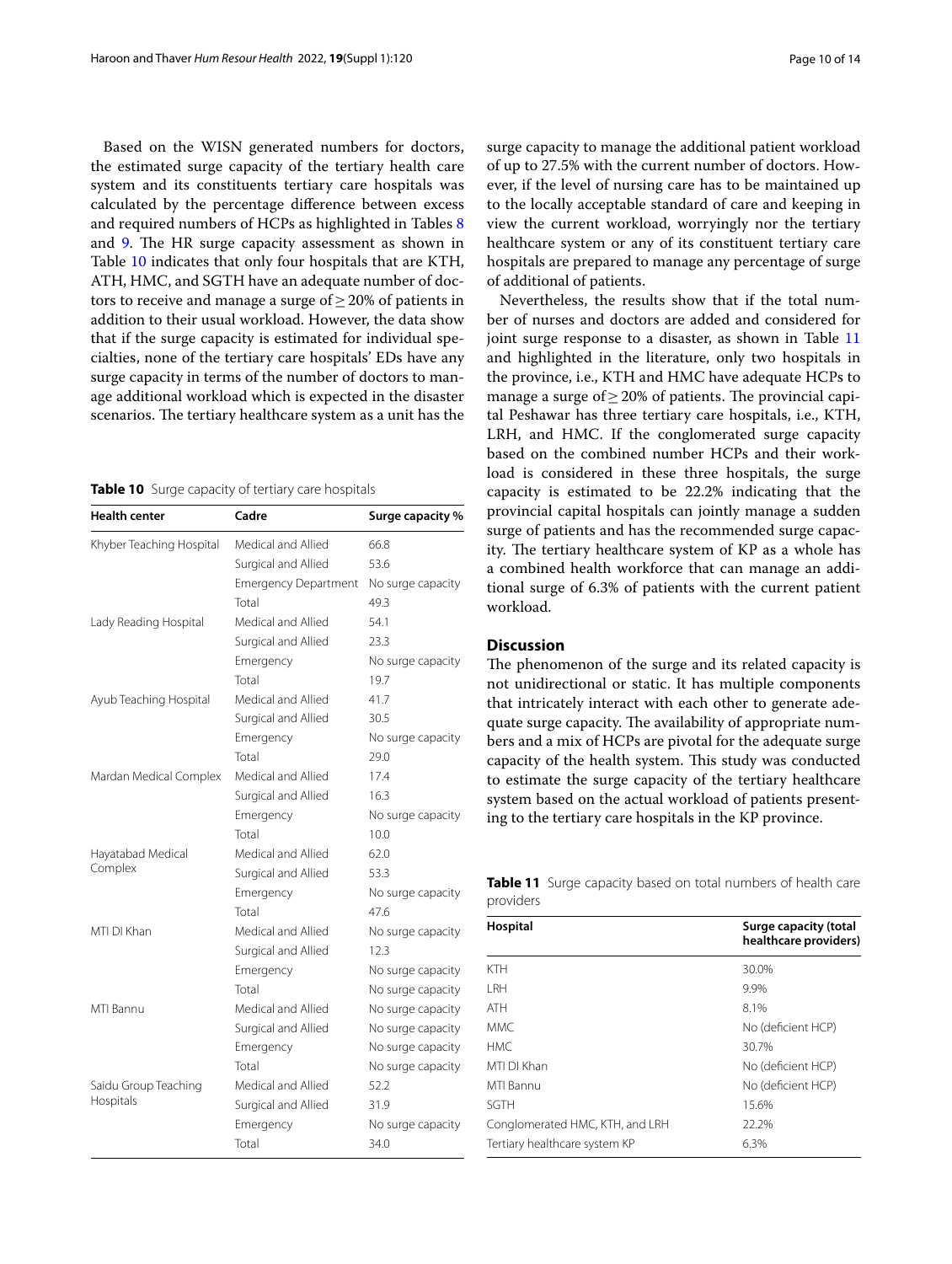Published literature on WISN seldom elaborates on the workload components and their activity standards and that makes it difficult to compare. Nevertheless, our workload components and activity standards were similar to what is reported in the literature. The results of our study show that the activity standard set for ward rounds was 7 min/patient which is similar to a study conducted in Uganda where ward round was set between 5 and 8 min [\[34](#page-13-0)]. Similarly, the activity standard for pre- and post-round patient care by nurses was set at 30 min which is similar to the routine nursing care activity standard (30 min) set for general hospitals in Namibia [[33\]](#page-12-25). Available working days for doctors and nurses were recorded at 257 and 262 days, respectively, which far exceeds what has been reported in studies conducted in Asian and African hospitals that have reported between 199 and 246 available working days for various cadres of HCPs [[34–](#page-13-0)[37\]](#page-13-1).

The study results show that individually all the hospitals have an excess of doctors except MTI DI Khan and MTI Bannu where there was a shortage of 55 and 181 doctors, respectively. However, the overall status of the tertiary health care system of the province shows that there is a surplus of 1511 doctors. This finding complements the results of the staffing need assessment conducted in Uganda which indicated that the clinical staf was adequate in their general hospitals [\[37](#page-13-1)]. However, very few studies have indicated an excess of doctors in hospitals [\[38](#page-13-2)]. Unlike the fndings of our assessment, most of the studies have indicated a shortage of doctors in hospitals where WISN was conducted [[33,](#page-12-25) [36,](#page-13-3) [39](#page-13-4), [40\]](#page-13-5).

Although WISN shows an overall surplus of doctors, yet all the tertiary care hospitals showed insufficient doctors in their EDs. The EDs everywhere are busy and the shortage of doctors and nurses based on the WISN calculations has been evident in other teaching hospitals as well. A study conducted in a teaching hospital in Iran showed a shortage and high work pressure of health care staff working in emergency departments  $[41]$  $[41]$ . Literature also suggests that emergency departments are usually understafed whether assessed by WISN or otherwise [[41–](#page-13-6)[43](#page-13-7)]. In the context of Pakistan and KP particularly, these EDs work as evening OPDs and the patients usually present with minor ailment and complaints which causes an unnecessary workload in the EDs. This situation, however, is not exclusive to Pakistan or KP alone. Literature shows that even in advanced health systems like NHS in England, where there is a strong network of GPs, the patients still seek primary care in emergency departments of teaching hospitals/trust hospitals [[44](#page-13-8)].

The results of this study show that all the tertiary care hospitals had an acute shortage of nurses with high workload pressure. Nurses more than any other cadre of health care providers are afected by the size, skills, and mix [\[34,](#page-13-0) [43\]](#page-13-7). Complementing the result of our survey, several studies both in developing and developed countries have reported an acute shortage of nurses working at every level of the healthcare delivery system [[34](#page-13-0), [36–](#page-13-3)[39,](#page-13-4) [41](#page-13-6)[–43](#page-13-7), [45\]](#page-13-9), Studies have shown that nurses have higher workload pressure as compared to doctors which indicates relatively fewer nurses as compared to doctors in the many healthcare delivery systems [[36–](#page-13-3) [38\]](#page-13-2). The result of this survey further strengthens these fndings showing high workload pressure was more common in nurses as compared to doctors. The major reason for the shortage of nurses in the province is the lack of adequate nursing institutions and cultural barriers for the women to join this profession.

Several researchers have proposed role re-defnition to overcome the shortage of healthcare providers during disasters where junior doctors or even medical and nursing students can provide necessary nursing care. Some studies have taken this interesting approach of role redefnition/re-designation towards flling the human resource gap and studied staffing assessment with combined healthcare staf. A study conducted in a large Turkish hospital that involved multiple cadres of staf, calculated the total stafng needs of the hospital and assessed the work pressure of the hospital instead of the individual cadre [[36\]](#page-13-3). Sharing of roles between HCPs has been highlighted in other published literature as well, suggesting that the roles can be interchanged if a sudden surge in the number of patients is experienced [[33](#page-12-25)]. Based on this approach, the results show that only three tertiary care hospitals, i.e., MMC, MTI DI Khan, and MTI Bannu have an overall shortage of healthcare workers. However, the tertiary healthcare system as a whole will still have surplus health care workers which can be deputed if the need arises to other hospitals as a measure of contingency and crisis surge capacity.

The criteria for surge capacity have been extensively discussed. It has been proposed by academics that the adequate level of surge capacity is the availability of 20% of total stafed beds for immediate management of patients during a public health emergency or disaster  $[13–15]$  $[13–15]$  $[13–15]$  $[13–15]$ . This number of 20% surge capacity in terms of availability of stafed beds is generated based on the US Health Resources and Services Administration advised capacity [[14](#page-12-26)].

The current study shows that, based on the number of doctors, only four hospitals (KTH, ATH, HMC, and SGTH) can manage a sudden surge of  $\geq$  20% of patient workload and the tertiary healthcare system as a unit can manage an additional patient workload of up to 27.5%. Neither the tertiary healthcare system nor its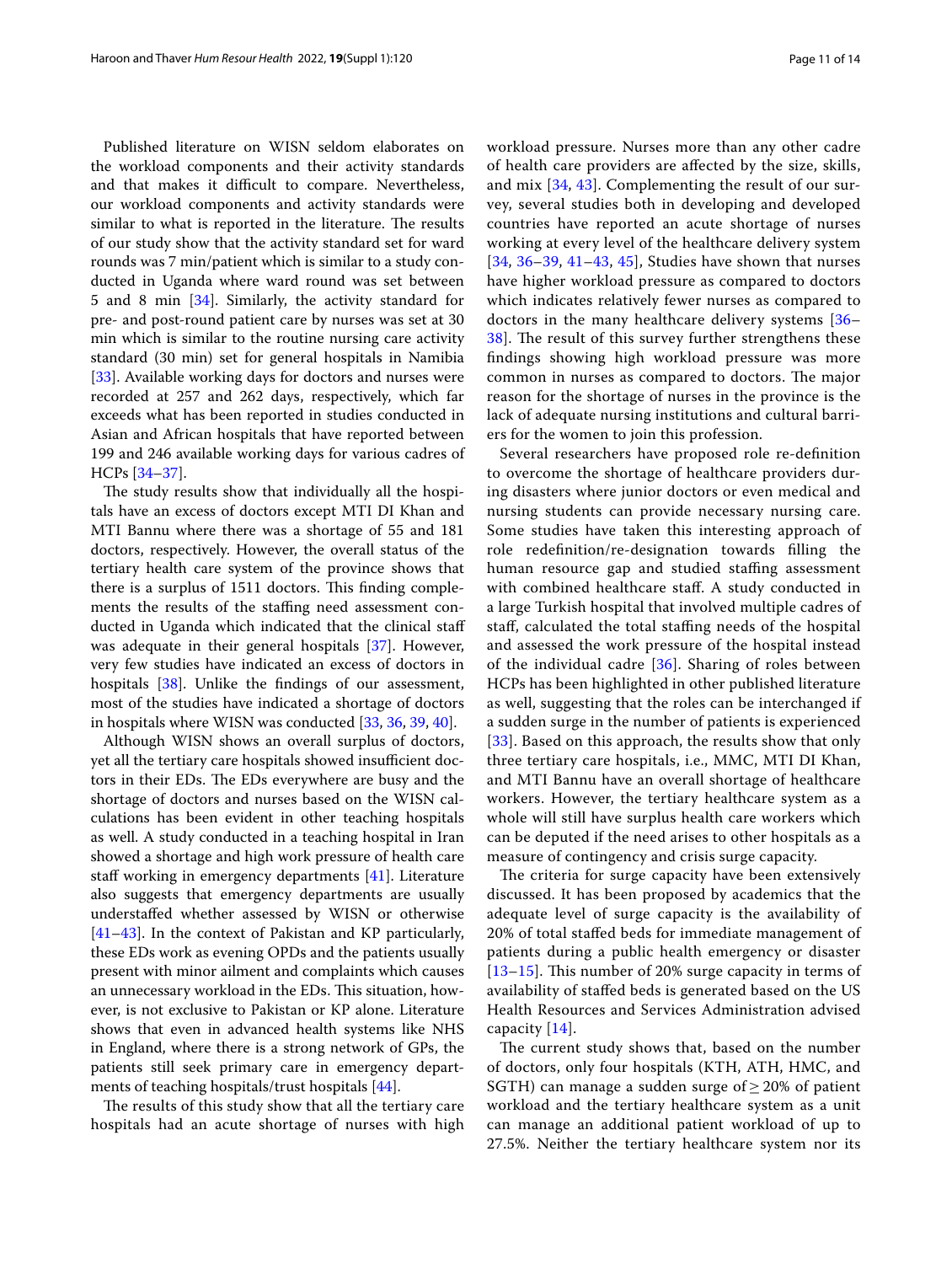constituent hospitals have a sufficient number of nurses that can manage any additional surge of patients.

However, for disaster response, if work pressure of the hospital instead of the individual cadre is taken as discussed earlier [\[36](#page-13-3)], only two hospitals in the province, i.e., KTH and HMC have adequate healthcare providers which may use role redefnition to manage a surge of  $\geq$  20% of patients if adequate beds and logistics are available. However, KP tertiary healthcare system's HR as a whole can only manage an additional 6.3% of surge of patients. The results shows an insuffcient surge capacity which stems from the shortage of doctors and nurses and is a major cause for concern for the health system decision-makers and hospital managers. Our study further augments the fnding of the study conducted by Zia et al. that showed that the secondary health care system of KP province has poor preparedness for disaster management  $[46]$ . This highlights a critical fault in the overall health system of the province. In case of disaster, the tertiary healthcare system cannot rely on the secondary healthcare facilities to accommodate overflow surge of patients during disaster owing to the lack of preparedness and resources. The tertiary health care system and its constituent tertiary care hospitals have no option but to accommodate and manage whatever surge of patients they receive during disasters which will result in compromised quality of care. Having a sufficient HR surge capacity provides an opportunity and evidence for the health system to improve other surge capacity elements like beds, logistics, and fnances to match HR capacity and achieve an adequate overall system surge capacity.

Some researchers argue that WISN uses previous year's statistics to estimate staffing needs and it estimates staffing needs that should have been for the last year. However, the facility workload relatively changes slowly and the diference is usually non-signifcant from one year to another unless some special situation arises  $[23]$  $[23]$ . Thus, the estimate from the previous year may be true of the current year as well. As far as special situations, one can always apply percentage correction that can be factored in to calculate the estimate. As per the national disaster management authority and national counter-terrorism authority of Pakistan, KP experienced 2 natural and 310 terrorist activities during 2018. These disasters resulted in 275 deaths and 541 people presenting to various public sector hospitals with injuries. However, no disaster resulted in either a large infux of patients or a declaration of emergency by the hospitals or the provincial disaster management authority  $[47, 48]$  $[47, 48]$  $[47, 48]$  $[47, 48]$ . Therefore, the estimates made using WISN fairly accurately represent the workload experienced during non-disaster situations in the tertiary healthcare system of KP.

#### **Conclusion**

WISN assessment indicates that with the current workload, six out of eight tertiary care hospitals and the tertiary healthcare system as a unit have a surplus of doctors. However, the same cannot be said for nursing staf. None of the constituent hospitals of the tertiary healthcare system of KP have the required number of nurses to manage the current workload of patients.

Although, the conventional use of WISN assessment provides a robust workload based stafng situation and needs, yet, there is an untapped potential of the WISN technique to assess the stafng situation in certain scenarios where the hospitals might face a sudden surge of patients. WISN provides a novel approach to assess the surge capacity and resulting disaster preparedness of the tertiary healthcare system.

The HR surge capacity based on WISN indicates that the tertiary health care system of the Khyber Pakhtunkhwa Province of Pakistan does not possess the required  $\geq$  20% HR surge capacity indicating that the tertiary healthcare system is poorly prepared for disasters or public health emergencies even if other resources like beds and supplies are available. This lack of preparedness will compromise the quality and standards of care received by the disaster victims.

To improve the current HR situation and surge capacity, the tertiary healthcare system and its constituent hospitals need to hire and manage the current strength of HCPs by allocating them according to patient workload. To improve the surge capacity, it will not be cost efective to hire more HCPs preemptively to manage disasters. Instead, the health system must develop a provincial registry of nurses, volunteer and retired doctors, and allied staff that can be called if the need arises. Moreover, HCPs may be trained to adapt to role re-defnition during disasters to manage the initial surge of patients before preidentifed HCPs from the pool can be deputed to the hospitals in need.

#### **Abbreviations**

WHO: World Health Organization; HMIS: Health Management Information System; HCP: Healthcare Provider; HRH: Human Resources in Health; KP: Khyber Pakhtunkhwa; WISN: Workload Indicators of Stafng Needs; KTH: Khyber Teaching Hospital; LRH: Lady Reading Hospital; ATH: Ayub Teaching Hospital; HMC: Hayatabad Medical Complex; MTI DI Khan: Medical Teaching Institute Dera Ismail Khan; MMC: Mardan Medical Complex; MTI Bannu: Medical Teaching Institute Bannu; SGTH: Saidu Group of Teaching Hospitals; AWT: Available working time; ED: Emergency department; FGD: Focus group discussion.

#### **Acknowledgements**

We would like to thank Dr. Umer Farooq, Dr. Abdul Majeed Jaffar and Dr Bilal for their support and insight. We would also like to thank the members of the Technical Task Force and Expert Working Group for their valuable inputs.

#### **About this supplement**

This article has been published as part of Human Resources for Health Volume 19, Supplement 1 2021: Countries' experiences on implementing WISN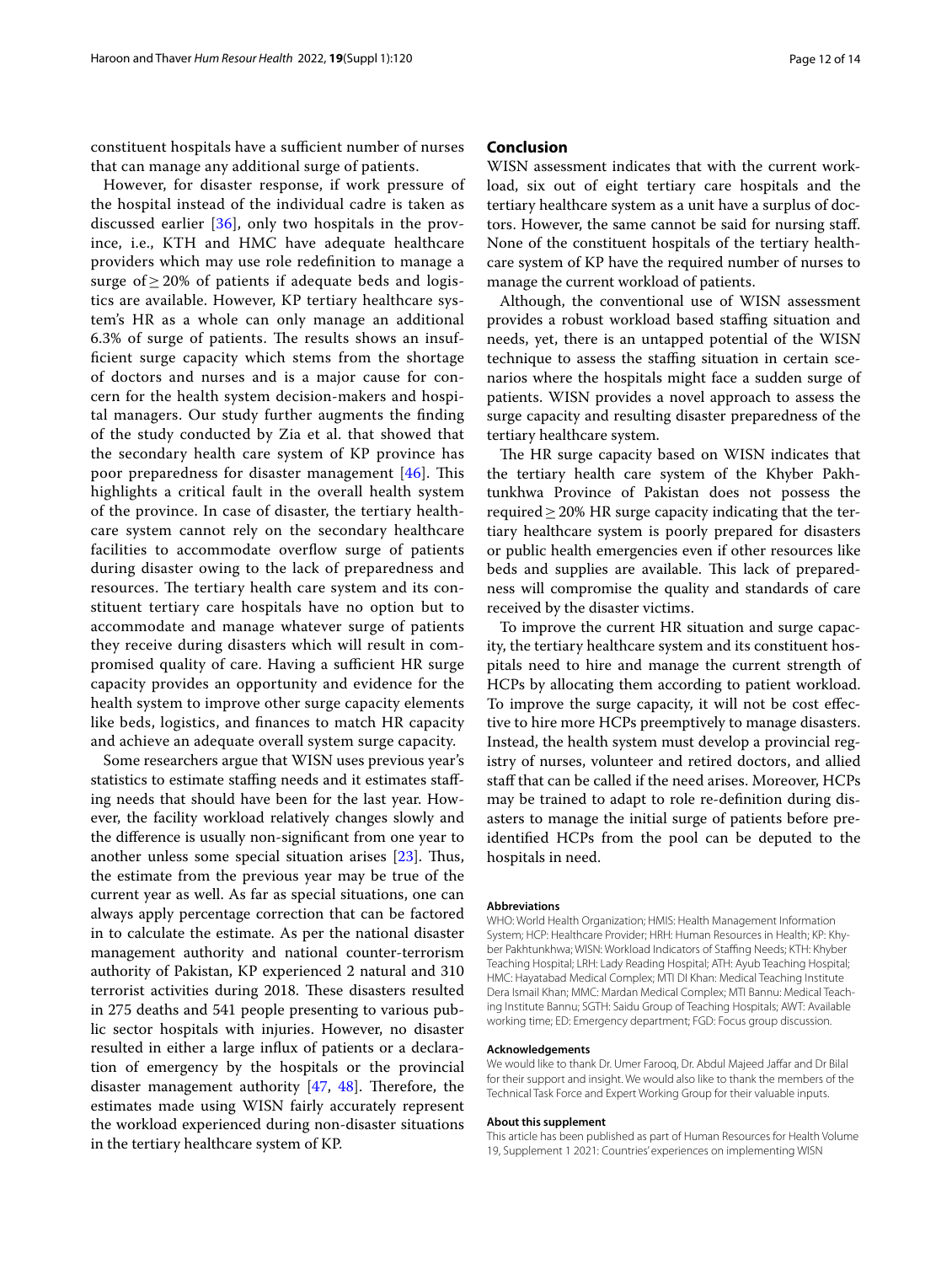methodology for health workforce planning and estimation. The full contents of the supplement are available at [https://human-resources-health.biome](https://human-resources-health.biomedcentral.com/articles/supplements/volume-19-supplement-1) [dcentral.com/articles/supplements/volume-19-supplement-1](https://human-resources-health.biomedcentral.com/articles/supplements/volume-19-supplement-1).

#### **Authors' contributions**

MZH: contributed in the study design, write-up of the manuscript, data collection, and analysis. IHT: contributed in review and write-up of the manuscript. All authors read and approved the fnal manuscript.

#### **Funding**

Publication charges for this article have been funded by World Health Organization.

#### **Availability of data and materials**

All the relevant data and materials used in the study are available from author and can be provided upon reasonable request.

#### **Declarations**

#### **Ethics approval and consent to participate**

Ethical approvals were obtained from ethical review committees of Khyber Medical College, Ayub Medical College and Lady Reading Hospital. Data collection and access to record permissions were also taken from Medical/ Hospital Directors of the respective tertiary care hospitals.

#### **Consent for publication**

Not applicable.

#### **Competing interests**

The author declares that there are no competing interests.

#### **Author details**

<sup>1</sup> Department of Community Medicine, Ayub Medical College, Abbottabad, Pakistan. <sup>2</sup> Department of Community Health Sciences, Bahria University Medical & Dental College, Karachi, Pakistan.

Received: 17 September 2021 Accepted: 20 September 2021 Published: 28 January 2022

#### **References**

- <span id="page-12-0"></span>1. Natural Disasters Up More Than 400 Percent in Two Decades. Natural News [Internet]. 2010 Jun 5 [cited 2020 Mar 16]. Available from: [https://](https://www.naturalnews.com/023362_natural_disasters_floods.html) [www.naturalnews.com/023362\\_natural\\_disasters\\_foods.html.](https://www.naturalnews.com/023362_natural_disasters_floods.html)
- <span id="page-12-1"></span>2. World Health Organization. Global strategy on human resources for health: workforce 2030. Geneva: World Health Organization; 2016.
- <span id="page-12-2"></span>3. Khan H, Khan A. Natural hazards and disaster management in Pakistan. MPRA Paper No. 11052. 2008. Available from: [https://mpra.ub.uni-muenc](https://mpra.ub.uni-muenchen.de/11052/) [hen.de/11052/.](https://mpra.ub.uni-muenchen.de/11052/)
- <span id="page-12-3"></span>4. Government of Pakistan. Impact of war in Afghanistan and ensuing terrorism on Pakistan's economy [Internet]. Ministry of Finance; 2018 [cited 2019 Feb 7]. Report No.: Annex IV. Available from: [http://www.fnance.](http://www.finance.gov.pk/survey/chapters_18/Annex_IV_Impact%20of%20War.pdf) [gov.pk/survey/chapters\\_18/Annex\\_IV\\_Impact%20of%20War.pdf](http://www.finance.gov.pk/survey/chapters_18/Annex_IV_Impact%20of%20War.pdf).
- <span id="page-12-4"></span>5. Rathore F, Ayub A, Farooq S, New P. Suicide bombing as an unusual cause of spinal cord injury: a case series from Pakistan. Spinal Cord. 2011;49(7):851.
- <span id="page-12-5"></span>6. Portal SAT. Fidayeen (suicide squad) attacks in Pakistan [Internet]. 2018 [cited 2019 Aug 27]. Available from: [https://www.satp.org/satporgtp/](https://www.satp.org/satporgtp/countries/pakistan/database/fidayeenattack.htm) [countries/pakistan/database/fdayeenattack.htm](https://www.satp.org/satporgtp/countries/pakistan/database/fidayeenattack.htm).
- <span id="page-12-6"></span>7. Claypool R, Hupert N, Shannon M, Bogdan G. Bioterrorism and health system preparedness: Addressing surge capacity in a mass casualty event. AHRQ Publication. 2006; 06–027.
- <span id="page-12-7"></span>8. Center for Bio Security of UPMC. Hospitals rising to the challenge: the frst fve years of the U.S. hospital preparedness program and priorities going forward [Internet]. U.S. Department of Health and Human Services; 2009 [cited 2019 July 9]. Available from: [https://www.centerforhealthsecurity.](https://www.centerforhealthsecurity.org/our-work/pubs_archive/pubs-pdfs/2009/2009-04-16-hppreport.pdf) [org/our-work/pubs\\_archive/pubs-pdfs/2009/2009-04-16-hppreport.pdf](https://www.centerforhealthsecurity.org/our-work/pubs_archive/pubs-pdfs/2009/2009-04-16-hppreport.pdf).
- <span id="page-12-8"></span>9. Schultz CH, Stratton SJ. Improving hospital surge capacity: a new concept for emergency credentialing of volunteers. Ann Emerg Med. 2007;49(5):602–9.
- <span id="page-12-9"></span>10. Barbisch D. Regional responses top terrorism and other medical disasters developing sustainable surge capacity. In: Johnson JA, Ledlow GR, Cwiek MA, editors. Community preparedness and response to terrorism. Westport: Praeger Press; 2005.
- 11. Felland LE, Katz A, Liebhaber A, Cohen GR. Developing health system surge capacity: community efforts in jeopardy. Res Brief. 2008;5:1-8.
- <span id="page-12-10"></span>12. Hick JL, Barbera JA, Kelen GD. Refning surge capacity: conventional, contingency, and crisis capacity. Disaster Med Public Health Prep. 2009;3(S1):S59-67.
- <span id="page-12-11"></span>13. Arora R, Arora P. Disaster management: medical preparedness, response and homeland security. Wallingford: CABI; 2013.
- <span id="page-12-26"></span>14. Mullner RM. Encyclopedia of health services research, vol. 1. Thousand Oaks: Sage; 2009.
- <span id="page-12-12"></span>15. Dayton C, Ibrahim J, Augenbraun M, Brooks S, Mody K, Holford D, et al. Integrated plan to augment surge capacity. Prehosp Disaster Med. 2008;23(2):113–9.
- <span id="page-12-13"></span>16. World Health Organization. Transformative scale up of health professional education: an effort to increase the numbers of health professionals and to strengthen their impact on population health. Geneva: World Health Organization; 2011.
- <span id="page-12-14"></span>17. Marsden P, Caffrey M, McCaffery J. Human resources management assessment approach. Washington: Capacity Plus; 2013.
- <span id="page-12-15"></span>18. World Health Organization. Countries facing human resources for health crisis [Internet]. 2006 [cited 2019 Feb 11]. Available from: [https://www.](https://www.who.int/workforcealliance/countries/57crisiscountries.pdf?ua=1) [who.int/workforcealliance/countries/57crisiscountries.pdf?ua](https://www.who.int/workforcealliance/countries/57crisiscountries.pdf?ua=1)=1.
- <span id="page-12-16"></span>19. Department of Health, Khyber Pakhtunkhwa. Khyber Pakhtunkhwa Human Resource For Health [Internet]. 2015 [cited 2019 Oct 22]. Available from: [http://phkh.nhsrc.pk/sites/default/fles/2019-07/HRH%20Profle%](http://phkh.nhsrc.pk/sites/default/files/2019-07/HRH%20Profile%20Khyber%20Pakhtunkhwa%202015.pdf) [20Khyber%20Pakhtunkhwa%202015.pdf](http://phkh.nhsrc.pk/sites/default/files/2019-07/HRH%20Profile%20Khyber%20Pakhtunkhwa%202015.pdf).
- <span id="page-12-17"></span>20. World Health Organization. A fact fle on health workforce [Internet]. Spotlight on statistics. Issue 1; 2008 [cited 2019 Oct 22]. Available from: [https://www.who.int/hrh/statistics/spotlight\\_1.pdf.](https://www.who.int/hrh/statistics/spotlight_1.pdf)
- 21. HRH2030 Program. Donor-supported human resources for health inventory tool [Internet]. 2019 [cited 2019 Nov 27]. Available from: [https://](https://hrh2030program.org/donor-supported-hrh-inventory-tool/) [hrh2030program.org/donor-supported-hrh-inventory-tool/.](https://hrh2030program.org/donor-supported-hrh-inventory-tool/)
- <span id="page-12-18"></span>22. World Health Organization. A guide to rapid assessment of human resources for health. Geneva: World Health Organization; 2004.
- <span id="page-12-19"></span>23. World Health Organization. Workload indicators of staffing need. Geneva: World Health Organization; 2010.
- <span id="page-12-20"></span>24. Osman NNS. Disaster management: emergency nursing and medical personnel's knowledge, attitude and practices of the East Coast region hospitals of Malaysia. Australas Emerg Nurs J. 2016;19(4):203–9.
- 25. Al-Hunaishi W, Hoe VC, Chinna K. Factors associated with healthcare workers willingness to participate in disasters: a cross-sectional study in Sana'a, Yemen. BMJ Open. 2019;9(10):e030547.
- 26. Noguchi N, Inoue S, Shimanoe C, Shibayama K, Shinchi K. Factors associated with nursing activities in humanitarian aid and disaster relief. PLoS ONE. 2016;11(3):e0151170.
- 27. Valdez CD, Nichols TW. Motivating healthcare workers to work during a crisis: a literature review. J Manag Policy Pract. 2013;14(4):43–51.
- 28. Bernstein D. Rethinking the physician's duty in disaster care. AMA J Ethics. 2010;12(6):460–5.
- <span id="page-12-21"></span>29. World Health Organization. Health in emergencies [Internet]. 2003 [cited 2019 Mar 17]. Available from: [http://apps.who.int/disasters/repo/12010.](http://apps.who.int/disasters/repo/12010.pdf) [pdf.](http://apps.who.int/disasters/repo/12010.pdf)
- <span id="page-12-22"></span>30. Government of Khyber Pakhtunkhwa. Leave rules [Internet]. 1994 [cited 2019 Dec 7]. Available from: [https://www.fnance.gkp.pk/attachments/](https://www.finance.gkp.pk/attachments/e405dcf0b4e811e9bc1451144d8dfc35/download) [e405dcf0b4e811e9bc1451144d8dfc35/download.](https://www.finance.gkp.pk/attachments/e405dcf0b4e811e9bc1451144d8dfc35/download)
- <span id="page-12-23"></span>31. Creswel JW. Research design: qualitative, quantitative, and mixed methods approaches. Los Angeles: University of Nebraska-Lincoln; 2009.
- <span id="page-12-24"></span>32. Bromley H, Dockery G, Nhlema B, Orton L, Smith H, Theobald S, et al. Glossary of qualitative research terms. The Qualitative Research and Health Working Group Liverpool School of Tropical Medicine. 2003.
- <span id="page-12-25"></span>33. McQuide PA, Kolehmainen-Aitken R-L, Forster N. Applying the Workload Indicators of Stafng Need (WISN) method in Namibia: challenges and implications for human resources for health policy. Hum Resour Health. 2013;11(1):64.